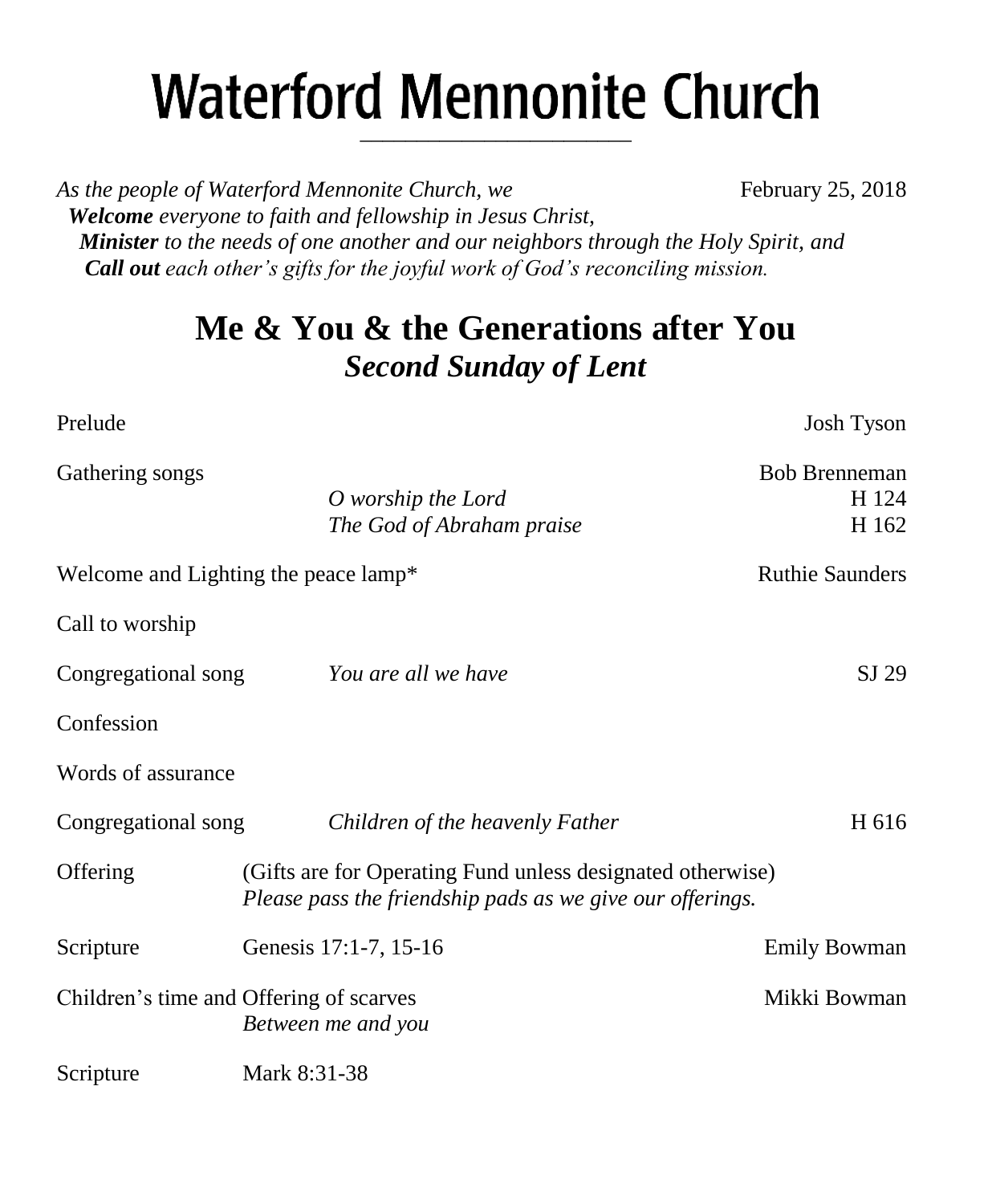| "What's My Name?"<br><b>Sermon</b><br>Receiving a new name |                    | Neil Amstutz               |
|------------------------------------------------------------|--------------------|----------------------------|
| Song of Response                                           | Between me and you |                            |
| God's work among us                                        |                    | Emily Bowman, MCC Honduras |
| Congregational prayer                                      |                    | Velma Swartz               |
| <b>Benediction</b>                                         |                    |                            |
| Sending song                                               | Go, my children    | H 433                      |

H = *Hymnal: A Worship Book*; SJ = *Sing the Journey; SS = Sing the Story*

\*We light the peace lamp every Sunday to lament all unnecessary and violent loss of life around the world.

**Living Stream Worship: The services are live streamed at** [www.waterfordchurch.org](http://www.waterfordchurch.org/)

## **Special Events This Week**

Wednesday 6:30 p.m. Conversations that Matter. Come prepared to participate in respectful dialogue about our views of biblical interpretation.

## **Welcome Guests**

Large print copies of the bulletin and the hymnal and hearing aid systems are available from the ushers. Sermon boards for children are available at the back door; please pick one up as you enter. You are invited to bring infants through age two children to the nursery. Pick up the newsletter, *Buzz,* from the welcome kiosk in the foyer.

#### **Welcome Team**

| Greeter/Hosts  | Loren & Miriam Stauffer; Sheldon Swartz                                          |
|----------------|----------------------------------------------------------------------------------|
| <b>Ushers</b>  | Ken Otto, Jerry Golden, Dennis Myers $(1st)$ ;                                   |
|                | Glenn Reinford, Wade Ramer, Krista Daniels (2 <sup>nd</sup> )                    |
| <b>Nursery</b> | Alan & Lyz Zimmerman (1 <sup>st</sup> ); Barb Westerbeek, Kathy Myers (Nurture); |
|                | Greg & Melanie Hire $(2nd)$                                                      |
| Audiovisual    | Colin Berkey, Gabe Hartzler, Jordan Graber Kauffman                              |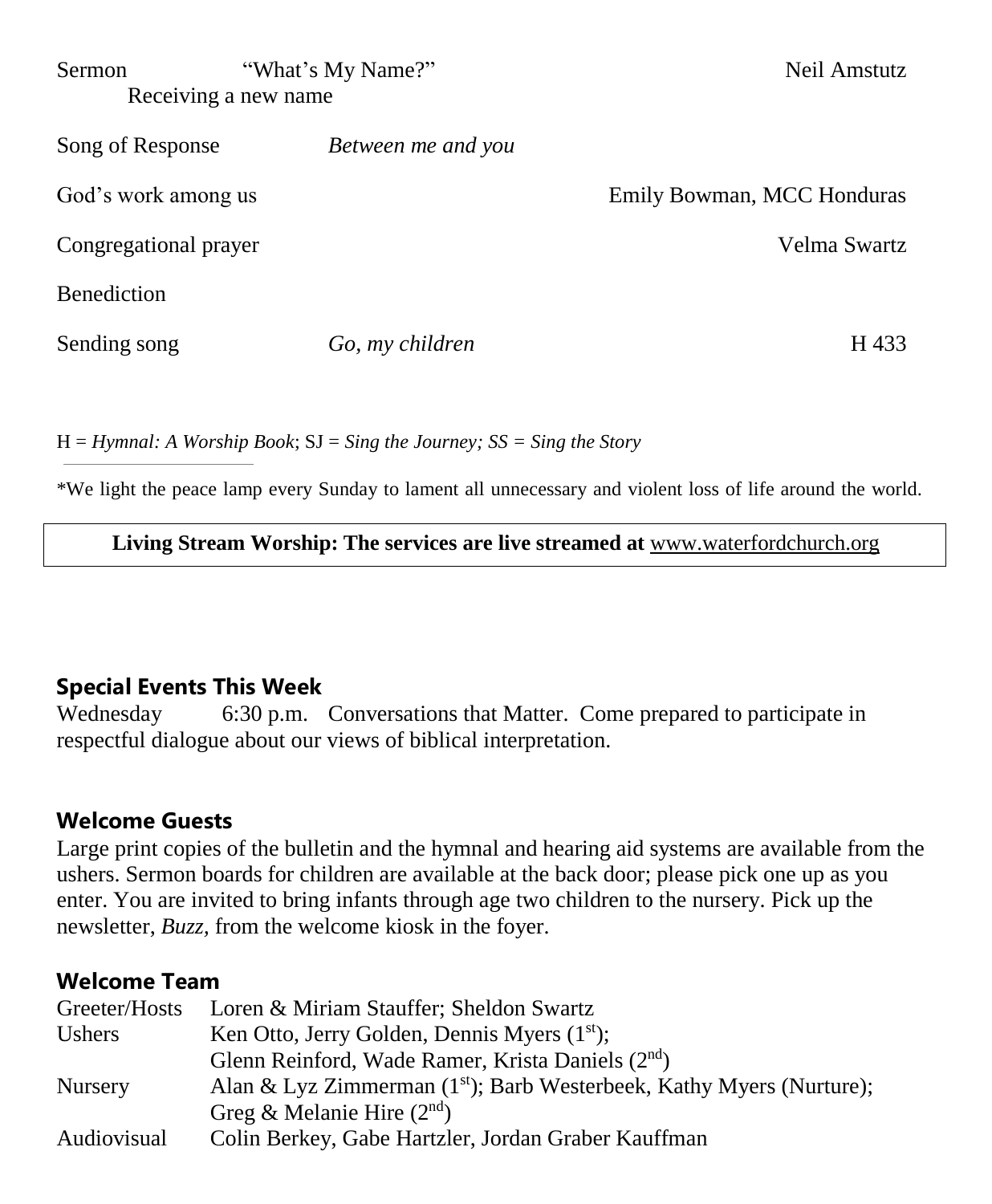## **Prayers for Brothers and Sisters**

This week we remember in prayer college student *Khalid Miller* who is a first year student at Genessee College.

*Claramae Klink,* who celebrates her 91<sup>st</sup> birthday on Wednesday, for God's grace and joy to be poured out on her. Join in her celebration by signing a card for her at the table in the foyer.

For broad participation and a spirit of open and respectful sharing among youth and adults in Wednesday night's *Conversations That Matter,* on the subject of biblical interpretation.

*Linda Oyer* of Mennonite Mission Network is bringing closure to her 30-year ministry in France. Pray that the seeds she planted through teaching and mentoring will continue to bear fruit. Pray also that she will find joy in writing more of the books that have been percolating in her spirit.

*People and businesses* dealing with the effects of the flooding in the area this last week.

Each Sunday throughout Lent, we will receive special contributions to support the Mennonite churches in the Democratic Republic of the Congo, administered through Mennonite Central Committee. Please place your gifts in the regular offering designated for "Kasai."